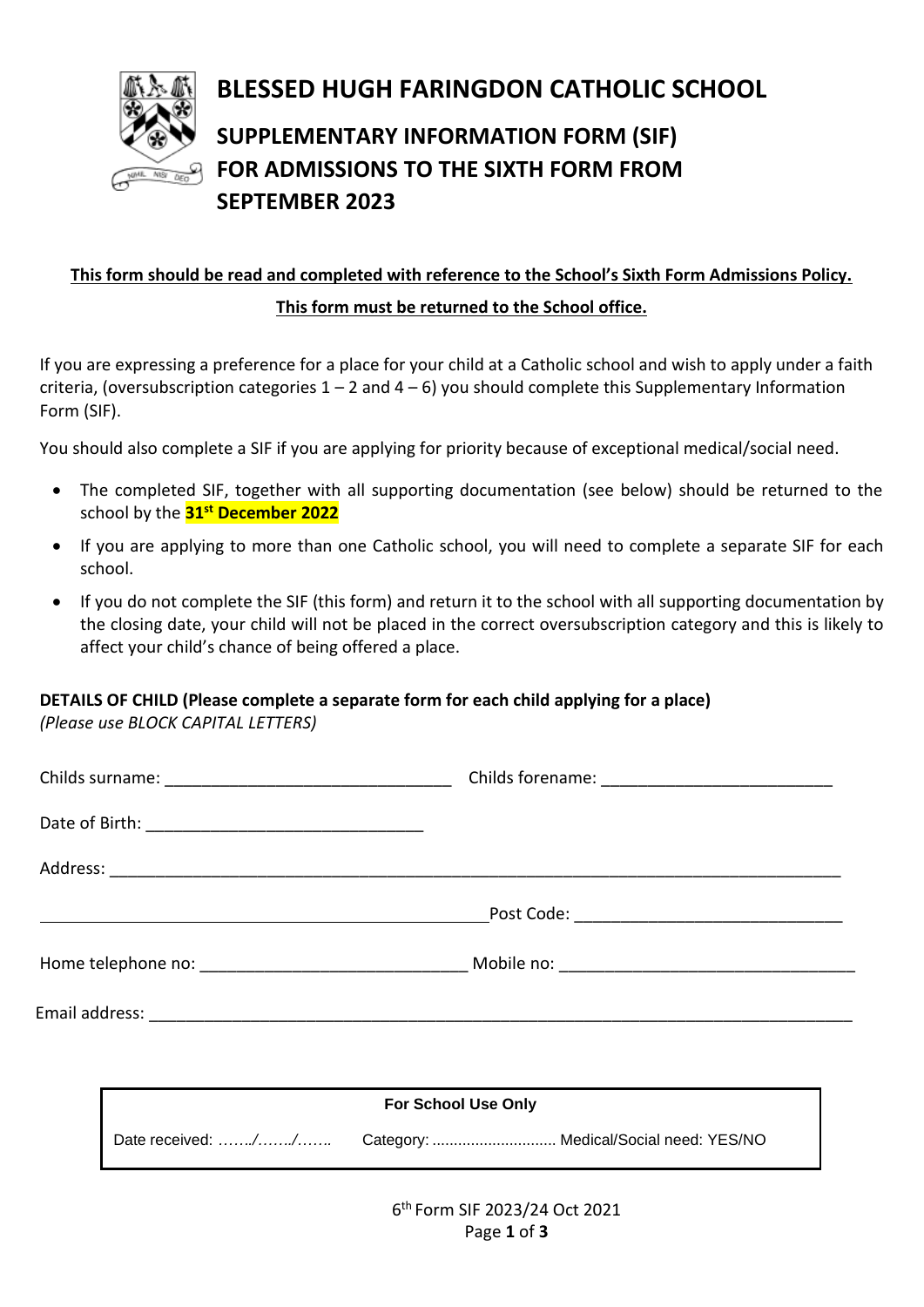**Religious status of child (please indicate by a tick in the appropriate box)**  Catholic □ Member of an Eastern Christian Church  $\Box$ Member of other Christian denomination  $\Box$ Member of other faith and the state of  $\Box$ Catholic parish in which your child lives (if applicable):

## **SUPPORTING DOCUMENTATION**

It is strongly recommended that all supporting documentation requested below is supplied. Failure to submit this information will prevent your child being placed in the correct oversubscription category and may result in the application not being successful**.**

## **All documents should be provided at the same time as this form is returned to the school.**

### **1. APPLICATION FOR A CATHOLIC CHILD**

### **Evidence of Catholic Baptism/Reception**

- A copy (not the original) of the child's Baptism certificate **OR**
- Notification of Reception into full communion of the Catholic Church via the Rite of Christian Initiation

The Admission Authority may request additional supporting evidence if the written documents that are provided do not clarify the fact that the child was baptised or received into the Catholic Church, e.g. where the name and address of the Church is not on the certificate or where the name of the Church does not state whether it is a Catholic Church or not. Those who have difficulty obtaining written evidence of baptism or reception into the Church should contact their Parish Priest.

### **2. APPLICATION FOR A MEMBER OF AN EASTERN CHRISTIAN CHURCH**

If application is being made for a place at the school for a member of an Eastern Christian Church, including Orthodox Churches, evidence of membership will be required. A certificate of baptism or reception from the authorities of that Church should be provided at the same time as this form is returned to the school.

### **3. APPLICATION FOR A MEMBER OF ANOTHER CHRISTIAN DENOMINATION OR OTHER FAITH**

If an application is being made for a place at the school as a member of another Christian denomination or another faith, a letter confirming membership of that Christian denomination or faith and signed by the appropriate minister of religion or faith leader, will be required. Alternatively, the letter may be signed electronically and emailed direct to the school from the minister/faith leader's or church's email account

### **4. APPLICATION FOR EXCEPTIONAL MEDICAL/SOCIAL NEED**

**STRONG AND RELEVANT EVIDENCE***,* **NAMING THE SCHOOL, MUST BE PROVIDED BY AN APPROPRIATE PROFESSIONAL AUTHORITY (e.g. qualified medical practitioner, education welfare officer, SENCO, senior UK service personnel, social worker or social care professional). EVIDENCE OF A DIAGNOSIS OR A LETTER FROM A PARENT EXPRESSING A PREFERENCE FOR THE SCHOOL IS NOT SUFFICIENT EVIDENCE** *(see note d).*

## **CHECKLIST**

#### **Have you:**

- enclosed a copy of the baptism certificate or certificate of reception into the Catholic Church for the  $\Box$
- enclosed a certificate of baptism or reception into the Eastern Christian Church (where applicable)
- enclosed a letter confirming membership of a Christian denomination or other faith (where applicable)
- enclosed evidence of exceptional medical/social need (where applicable)  $\Box$